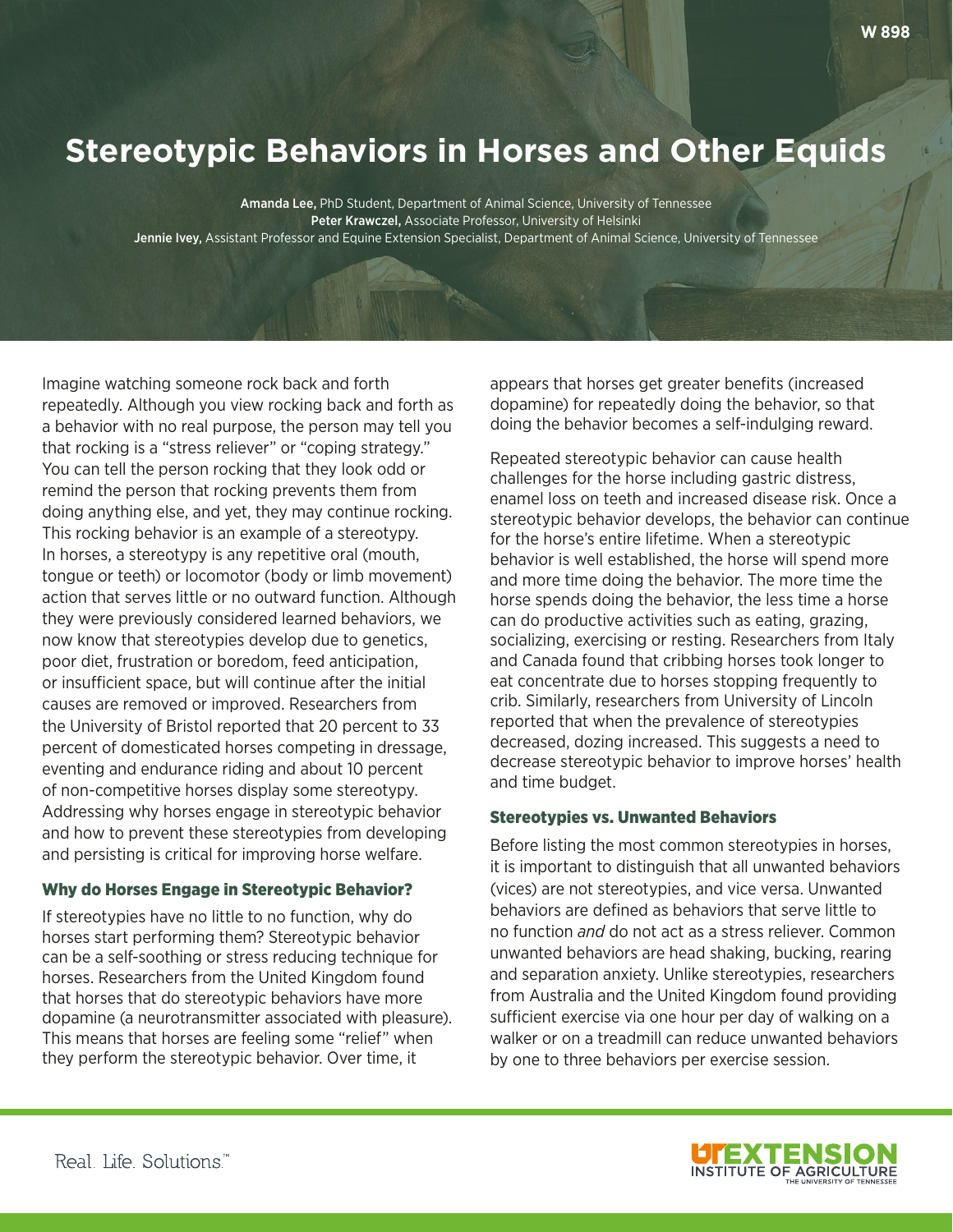# Types of Stereotypies

### *Oral Stereotypies*

Cribbing: Occurs when a horse places its upper incisors on a solid object, pulls backward, contracts its neck muscles, and sucks air into the upper esophagus creating a grunting sound.

Crib-biting: Occurs when a horse chews or bites on surfaces including wood. Researchers from Cornell and Michigan State University found the prevalence of crib-biting and cribbing together was 4.4 percent.



Image 1: *Horse cribbing on a barn door.*

Wind-sucking: Like cribbing, but without a horse placing its teeth on a solid object. As with cribbing, horses release a grunting sound. In one study conducted at University of California, Davis, crib-biting and wind-sucking together occurred in 6.8 percent of all horses.

Teeth grinding: Rhythmic rubbing of the molars from side to side, causing a grinding or scraping sound. The estimated frequency of teeth grinding is unknown, because teeth grinding is less reported than other stereotypic behaviors.

## *Locomotor Stereotypies*

Box/stall walking: Occurs when a horse continually paces around the stall or box in a circle. Researchers from University of Wales reported box/stall walking ranged from 0.4 percent to 1.2 percent of horses.

Weaving: Swaying head, neck, forequarters or hindquarters in a lateral motion back and forth. Researchers from University of Wales reported weaving ranged from 2.6 percent to 4.7 percent of horses.

#### Prevention Strategies

The best way to prevent stereotypic behaviors is to promote good welfare throughout the horse's lifetime. Foals are challenged by weaning, and consequently stereotypic behaviors are likely to begin post-weaning. Researchers from the United Kingdom reported that foals weaned with conspecifics in a field and foals housed on pasture were two times less likely to develop stereotypic behavior, compared to those weaned alone or housed in stalls post-weaning. However, once stereotypic behaviors develop, focusing on improving the day-to-day life of the horse can help to reduce the risk of increasing disturbance caused by stereotypies.

Diet and Feeding Environment: Although feeding a high concentrate diet may encourage horses to eat their fill, high concentrate diets are insufficient for providing lasting energy. Additionally, high concentrate diets can afect gut acidity, increasing the risk of ulcers. Because horses are normally grazing herbivores, providing a balanced diet with sufficient fibrous forage is necessary to reduce dietary insufficiencies. Fibrous forages can also keep horses fuller longer, reducing oral stereotypies associated with hunger. By providing a diet that takes longer to consume and providing feeders that encourage horses to "forage", oral stereotypies prevalence can lessen.



Image 2: *Horse eating out of a slow feeder.* 

# [https://www.habitatforhorses.org/the-correct-way-to](https://www.habitatforhorses.org/the-correct-way-to-use-slow-feeders-for-equine/)[use-slow-feeders-for-equine/](https://www.habitatforhorses.org/the-correct-way-to-use-slow-feeders-for-equine/)

Enrichment: Providing enrichment such as dietary diversity, toys for oral manipulation, slow feeders, brushes, or additional human-animal interaction can give horses tasks to do when the animals are bored or frustrated.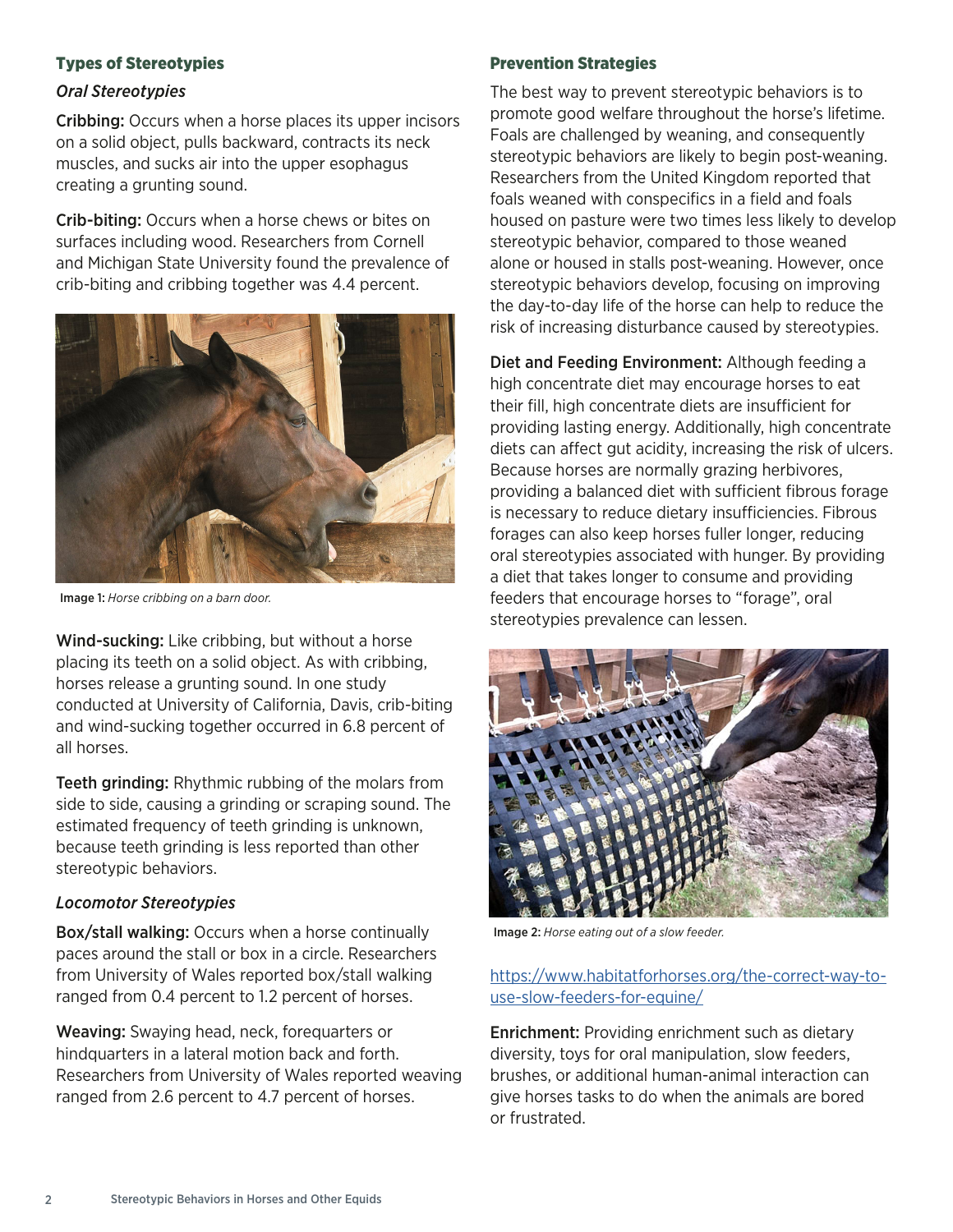Space/Exercise: When there is insufficient space or inadequate exercise, stereotypic behavior in horses increases. Giving horses more turn out time or greater space within the stall, may help to reduce horses' desire to perform locomotor stereotypies. Providing horses with a minimum stall size of 144 square feet, for most horses, can provide sufficient space to reduce locomotor stereotypies. Horses are also more likely to perform locomotor stereotypies immediately before turning out. This suggests providing horses with larger stalls (greater than 144 square feet) and turning them out for longer periods of the day (at least 15 to 20 minutes daily) may reduce locomotor stereotypies related to confinement.

#### Prevention Strategies to Consider with Caution

Cribbing collars: Although cribbing collars may be viewed as an easy solution for oral stereotypic behavior, they come at a considerable cost. Cribbing collars restrict horses' abilities to perform oral stereotypies (cribbing and wind-sucking). However, cribbing collars cause discomfort and increase the risk of other stereotypies including weaving and box/ stall walking. Therefore, cribbing collars should be considered with extreme caution; limiting an oral

stereotypic behavior may seem beneficial, but this prevention may induce a new stereotypic behavior that can cause greater stress. Before using a cribbing collar, you should consult with a veterinarian, behavior expert or equine Extension specialist.

#### **Conclusions**

Stereotypies have been observed in 20 percent to 33 percent of horses involved in competitive riding, and 1 percent to 7 percent of all horses. This data suggests that modifications must be made to current management systems to decrease stereotypical behavior development and improve horse welfare. Providing gradual weaning and pasture access for weaned foals, modifying diet, providing enrichment, and increasing stall size and exercise can help to prevent stereotypies from developing and reduce their prevalence. By recognizing common stereotypic behaviors, why horses perform these behaviors, and prevention strategies, stereotypic behavior can be reduced and owners can help improve their horse's overall welfare. For more information on stereotypies and managing equine behavior, contact your county Extension office, state equine specialist or veterinarian, or visit UTHorse.com.